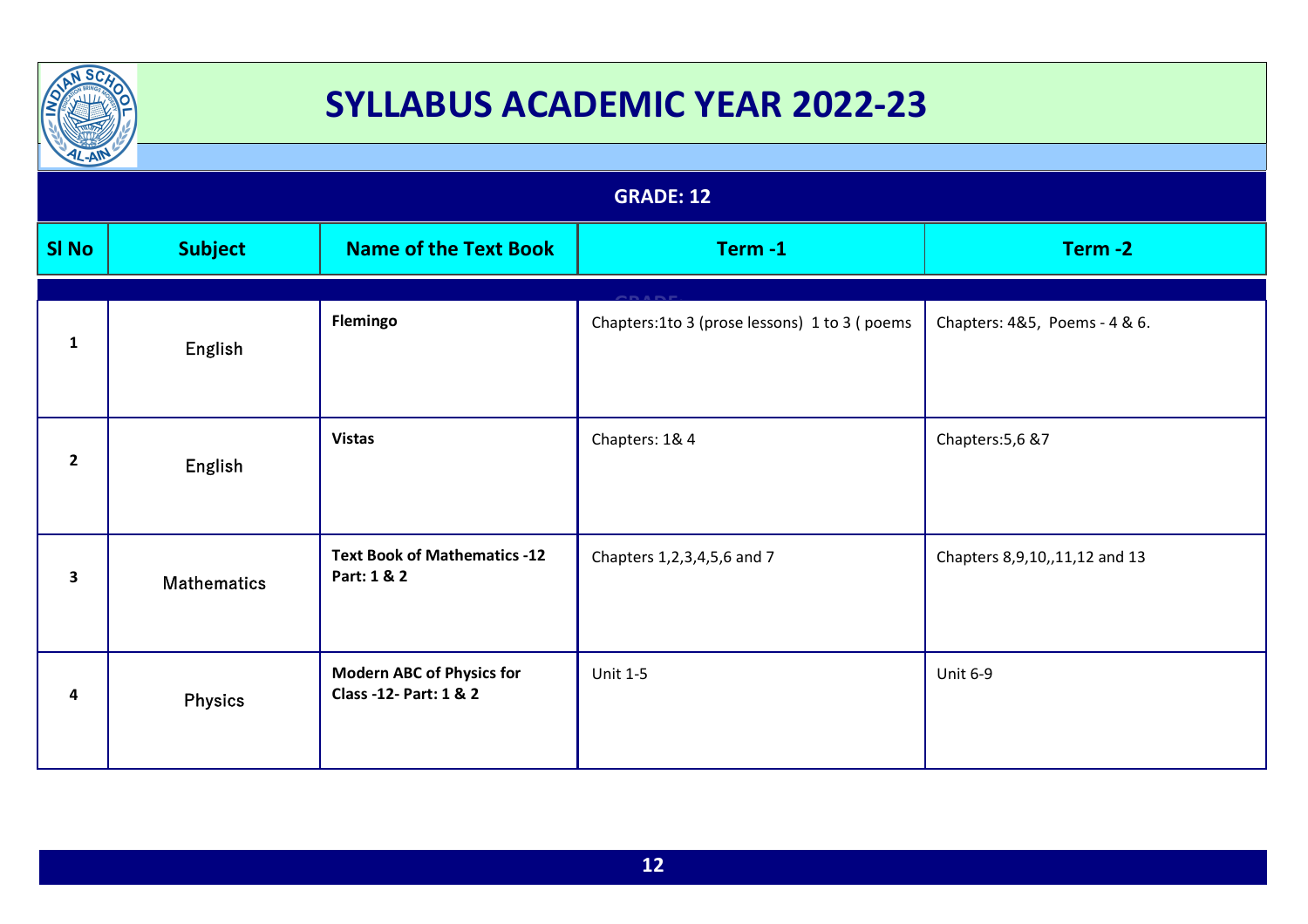

| $\frac{1}{2}$<br><b>GRADE: 12</b> |                         |                                                                                                    |                                                     |                                           |  |
|-----------------------------------|-------------------------|----------------------------------------------------------------------------------------------------|-----------------------------------------------------|-------------------------------------------|--|
|                                   |                         |                                                                                                    |                                                     |                                           |  |
| <b>SI No</b>                      | <b>Subject</b>          | <b>Name of the Text Book</b>                                                                       | Term-1                                              | Term-2                                    |  |
|                                   |                         |                                                                                                    |                                                     |                                           |  |
| 5                                 | Chemistry               | <b>NCERT VOLUME 1 and 2</b>                                                                        | Chapter number 1,2,7,10,11 and 14                   | Chapter number 3,4,5,8,9,12and 13         |  |
| 6                                 | <b>Biology</b>          | <b>Biology Text Book -12</b>                                                                       | CHAPTER 2,3,4,5&6                                   | CHAPTER 8,10,11,12,13&15                  |  |
| $\overline{\mathbf{z}}$           | <b>Economics</b>        | <b>Part A-Introductory Macro</b><br><b>Economics, Part B-Indian</b><br><b>Economic Development</b> | Part A-Unit 2,4,5, Part B-Chapters-1, 2, 3, 4, 5, 6 | Part A -Unit 1,3 Part B-Chapters 7,8,9,10 |  |
| 8                                 | <b>Computer Science</b> | <b>Computer Science with python</b><br><b>Text Book for Class -12</b>                              | Chapters 1 to 5                                     | Chapters 9 to 16                          |  |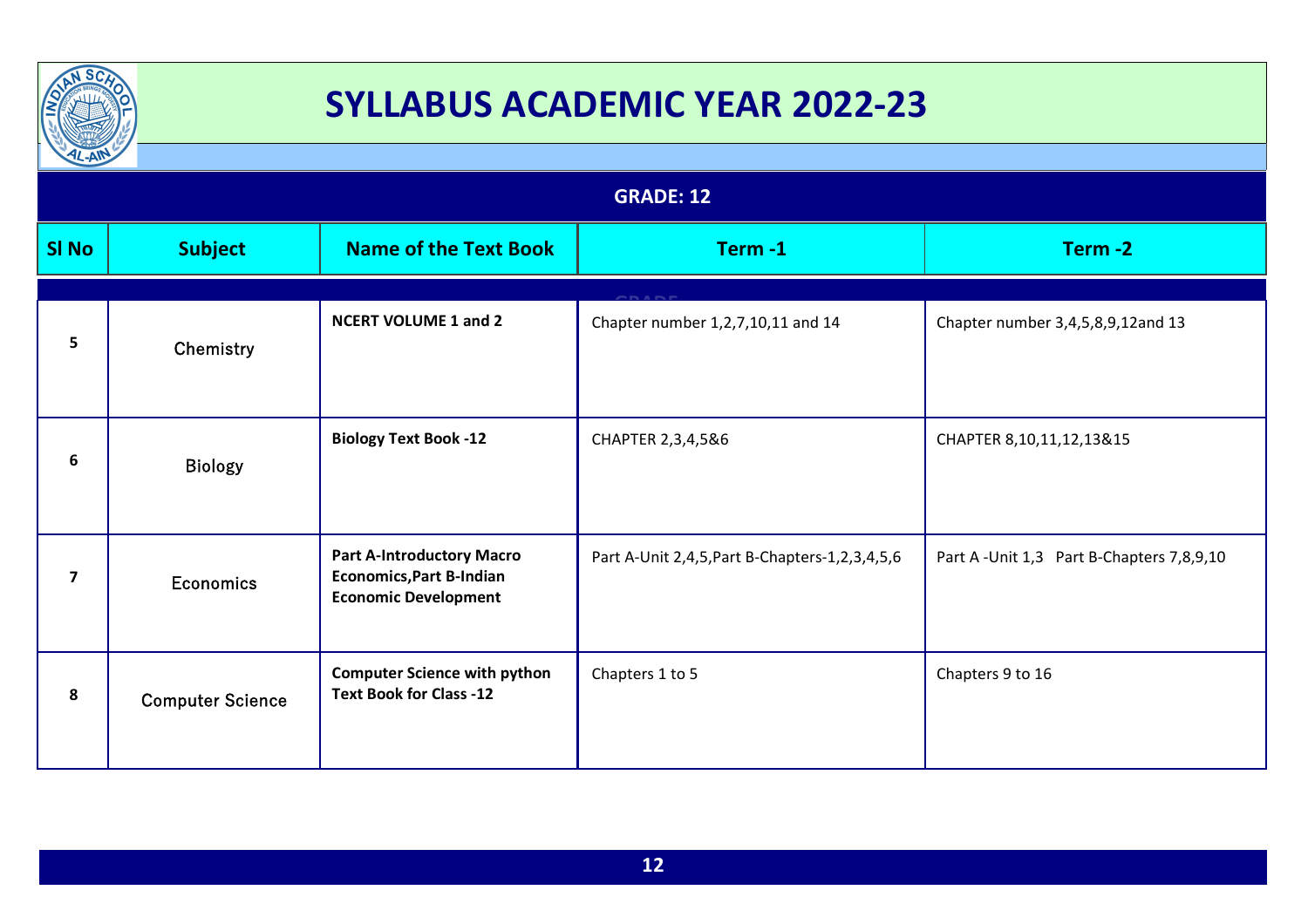

| $\frac{1}{2}$    |                             |                                                                                                                                           |                                                                                    |                                                                                   |
|------------------|-----------------------------|-------------------------------------------------------------------------------------------------------------------------------------------|------------------------------------------------------------------------------------|-----------------------------------------------------------------------------------|
| <b>GRADE: 12</b> |                             |                                                                                                                                           |                                                                                    |                                                                                   |
| <b>SI No</b>     | <b>Subject</b>              | <b>Name of the Text Book</b>                                                                                                              | Term-1                                                                             | Term-2                                                                            |
| 9                | <b>General Arabic (MOE)</b> | كلمن - المستوي الا علي                                                                                                                    | من الثانوية الي للجامعة ،الانسان والبيئية )Unit-1,2&3<br>(المخترعات،،              | (وسايل الاتصال الشخصيات العربية)Unit- 4&5                                         |
| 10               | <b>Moral Education</b>      | (1) Moral Education Student<br>Text Book - Term I (2) Moral,<br><b>Social &amp; Cultural Studies - Term</b><br>II - both published by MOE | Unit 4 & Unit 5                                                                    | Unit 1 to 3                                                                       |
| 11               | <b>Islamic Studies</b>      | <b>Islamic Education -12</b>                                                                                                              | Unit 1 Lesson 3: Lesson 5 Unit 2 Lesson<br>4: Lesson 5: Unit 3 Lesson 3: Lesson 4: | Unit 4 Lesson 1:Lesson 3:Unit 5 Lesson<br>3: Lesson 3: Unit 6 Lesson 2: Lesson 5: |
| 12               | <b>Islamic Studies</b>      | Qura`n                                                                                                                                    | <b>Juz 30</b>                                                                      | <b>Juz 30</b>                                                                     |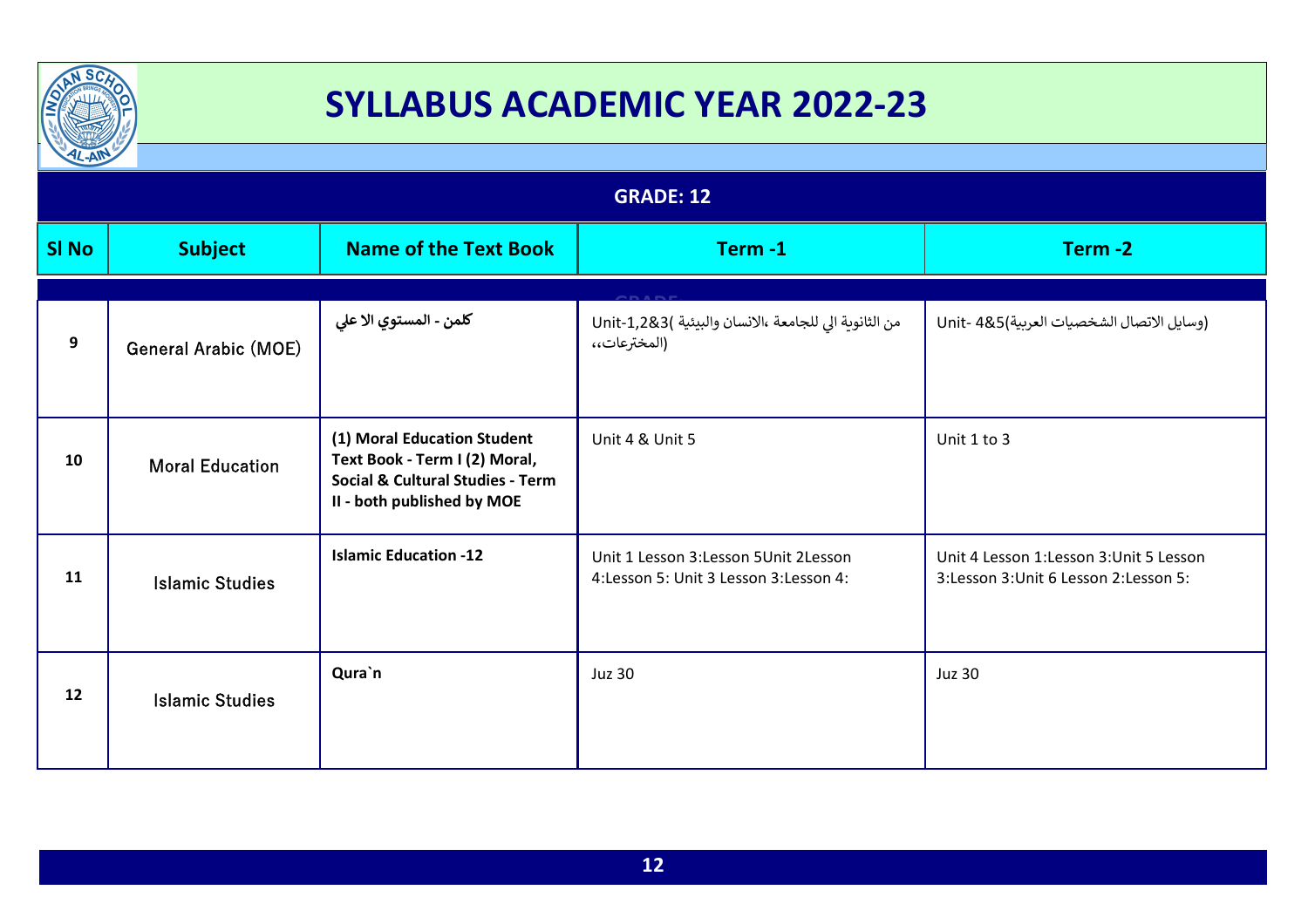

| $L - A$          |                         |                                                                                          |                                                                              |                                                               |
|------------------|-------------------------|------------------------------------------------------------------------------------------|------------------------------------------------------------------------------|---------------------------------------------------------------|
| <b>GRADE: 12</b> |                         |                                                                                          |                                                                              |                                                               |
| <b>SI No</b>     | <b>Subject</b>          | <b>Name of the Text Book</b>                                                             | Term-1                                                                       | Term-2                                                        |
|                  |                         |                                                                                          |                                                                              |                                                               |
| 13               | Accountancy             | <b>Double Entry Book Keeping for</b><br>Class -12 Vol - 1,2,3                            | Chapter 1,2,3,4,5,7&8Financial statement<br>chapter 1,2&4                    | Chapter 6,7,8Financial statement chapter<br>3&5               |
| 14               | <b>Business Studies</b> | (1) Principles & Functions Of<br>Management $-1(2)$ Business<br>Finance & Marketing - II | Chapters $1 - 5$ & 11                                                        | Chapters 6, 7, 8, 9 10 & 12                                   |
| 15               | <b>Marketing</b>        | <b>CBSE Textual Material</b><br>(Marketing) -12                                          | MARKETING - CHAPTER 1-3<br><b>EMPLOYABILITY</b><br><b>SKILLS CHAPTER 1-3</b> | MARKETING - CHAPTER 3-5 EMPLOYABILITY<br>SKILLS - CHAPTER 3-4 |
| 16               | Psychology              | <b>Introducation to Psychology for</b><br>Class-12                                       | Chapters 1-3                                                                 | Chapters 4-7                                                  |